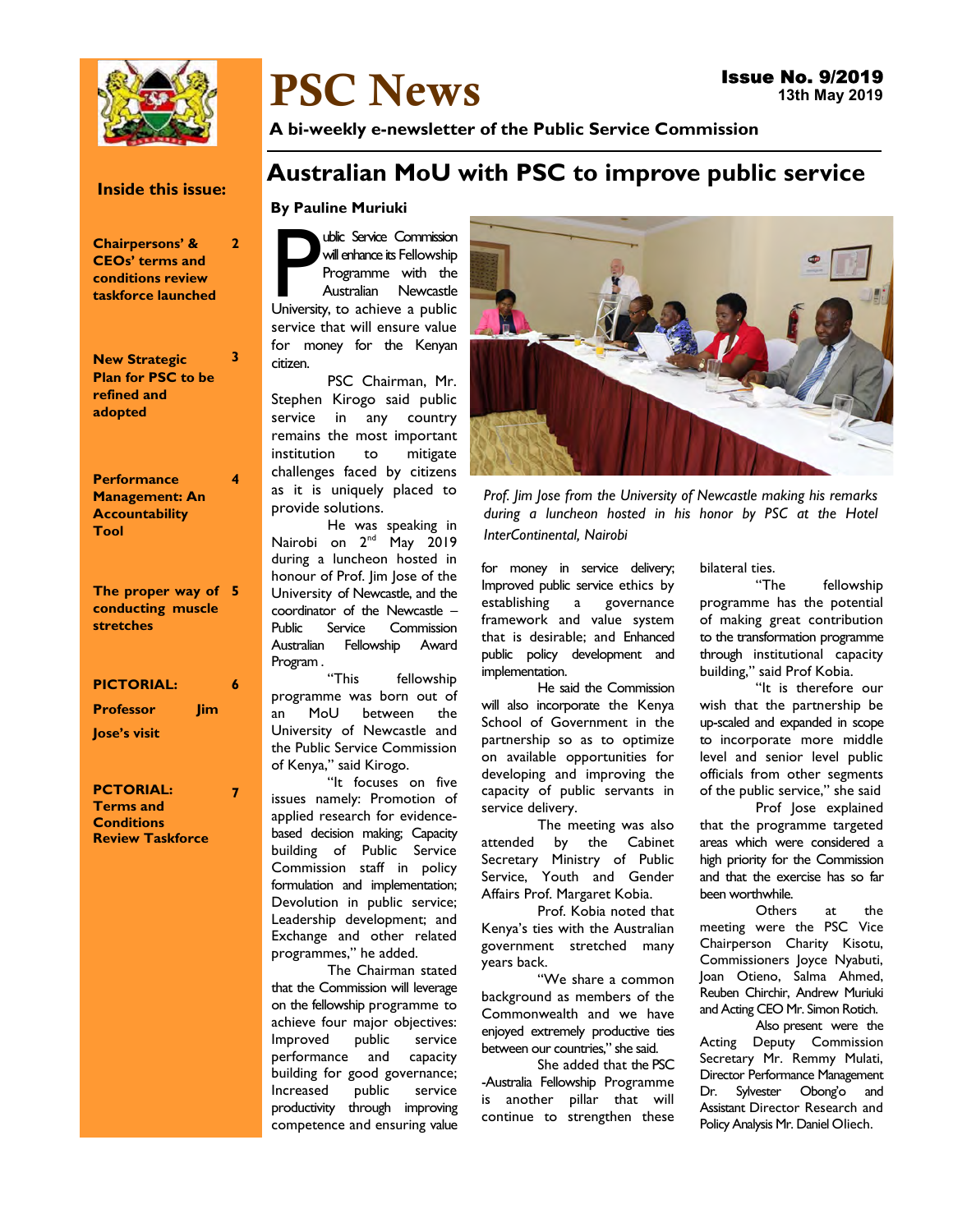### Chairpersons and CEOs terms and conditions review taskforce launched

By Badi Khamis

SC Chairman Mr.<br>Stephen Kirogo formally<br>launched the Task<br>force on Review of<br>Terms and Conditions for SC Chairman Mr. Stephen Kirogo formally launched the Task force on Review of sections of public servants in Universities, Boards and State Corporations on  $7<sup>th</sup>$  May 2019.

In a brief ceremony conducted at the Commission House, Mr. Kirogo witnessed the swearing-in of the ninemember team chaired by Ms. Jane Chege. The oath was administered by Ms. Christine Baari, a Commissioner of Oaths, and a staff at PSC.

The task force, which was gazetted on 24<sup>th</sup> April 2019 is tasked with the revision of guidelines on terms and Conditions of Service for Chairpersons, Chief Executive Officers, Chancellors and Vice Chancellors of Public Universities, Board members, Management and Unionizable Staff of State Corporations.

Mr. Kirogo appreciated the role played by State Corporations in National Development.

"We fully recognize that the potential of the sector, if well tapped can accelerate National Development by expanding the size of the economy, creating employment opportunities for our youth in both formal and the SME sectors" he said.

He stated that based on recommendations at the end of



Taskforce Chairperson Ms. Jane Chege taking oath of office administered by a commissioner of oaths Ms. Christine Baari

the exercise the Commission will initiate appropriate reforms essential in bringing vibrancy into the sector, and provide room for optimal contribution to the wellbeing of all Kenyans.

The Chairman urged the team to put-in their best, and come up with recommendations that will contribute to the overall improvement of service delivery in public service.

He observed that for institutional memory, some members who participated in the last review of terms and conditions of the same offices have been incorporated in the task force.

In her acceptance speech, the taskforce chairperson Ms. Chege assured the Commission that the team will do its best to contribute to the achievement of a public service 'that is fit for purpose.'

She appealed for necessary

support from the Commission to enable the team conduct a successful exercise.

Members of the taskforce include Ms. Wanjiku Wakogi, Mr. Philip Nyingi, Dr. Vincent Nyangilo, Mr. Simon Indimuli, Mr. Kennedy Ondieki, Ms. Jacqueline Manani, Mr. William Migwi and the taskforce secretary Mr. Maina Weru.

"We fully recognize that the potential of the sector if well tapped can accelerate National Development by expanding the size of the economy, creating employment opportunities for our youth in both formal and the SME sector". - Mr. Kirogo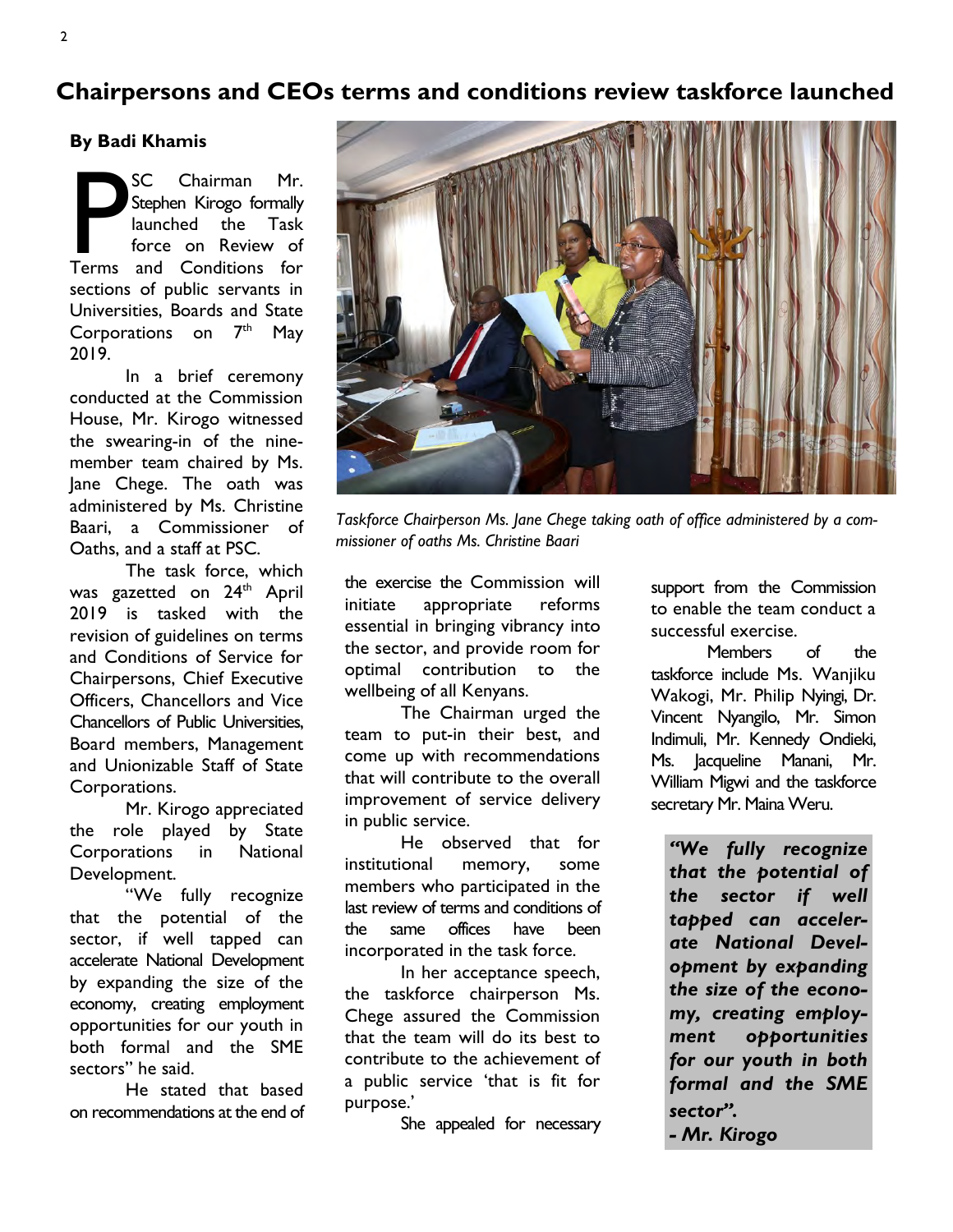### New Strategic Plan for PSC to be refined and adopted

By Badi Khamis

SC Commissioners and<br>
senior secretariat staff<br>
will converge in<br>
Mombasa from 13<sup>th</sup> to<br>
18<sup>th</sup> May 2019 for the first SC Commissioners and senior secretariat staff will converge in Mombasa from  $13<sup>th</sup>$  to strategic workshop by the current Commission.

The forum has been prioritized to enable Commissioners who assumed office in January 2019 to refine and adopt the Draft PSC Strategic Plan 2018/19-2022/23.

They will also engage with members of the National Assembly Departmental Committee on Administration and National Security to appraise them on the mandate of the Commission and proposed strategies to deliver on it in the next plan period.

Communication made to the Secretariat staff on Thursday  $9<sup>th</sup>$  May 2019, by the Acting CEO, Mr. Simon Rotich said in part,

"Chairman, Vice Chair, Commissioners, Deputy Commission Secretaries, Directors and select Deputy Directors of PSC will be attending a one week retreat in Mombasa with effect from Monday  $13<sup>th</sup>$  May 2019 to develop 2019/2023 Commission Strategic Plan as well as engage with Members of Parliament responsible for Administration on matters related to the Commission's Budget."

The first PSC Strategic Plan that was developed after the promulgation of the



Former PSC CEO Dr. Alice Otwala flanked by Chief Internal Auditor Pariken ole Sankei (left) and Ag Deputy Commission Secretary Remmy Mulati (right) during the strategic planning workshop at Burch Hotel in Naivasha in June Last year .

Constitution 2010 and implemented by the former Commission came to an end on  $30<sup>th</sup>$  June 2018.

It focused on Leadership and Institutional Strengthening, Public Service Transformation, and Service Delivery.

As the current Commissioners seek to take the Commission and the public service to the next level, they will build on what their predecessors initiated and/or accomplished, to achieve more on the expanded mandate of the Commission.

The draft Strategic Plan that is set to undergo refinement and adoption by the Commissioners focuses on Efficient and Effective Service Delivery (in the public service.) as the key strategic goal.

Once adopted, the Plan will be the Public Service Commission's roadmap for the next five years, and will enable the Commission to align the human resource function in the public service to all dynamic government priorities.

PSC Chairman Stephen Kirogo's mantra for the public service - Reform, Perform and Transform — summarizes the Commission's strategic direction for the public service in the next five years.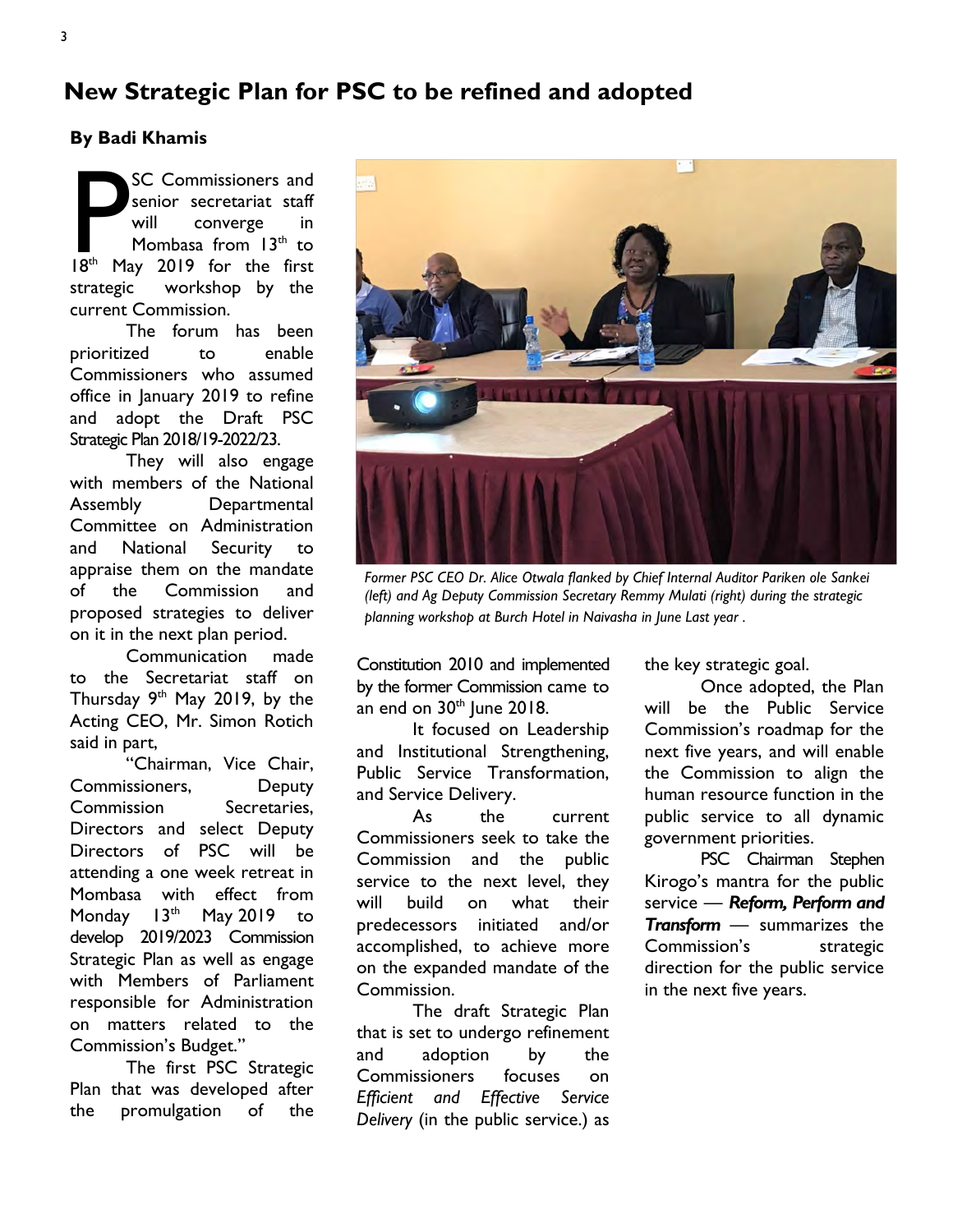### Performance Management: An Accountability Tool

### By Gabriel Juma

**66** What gets measured gets done,"<br>
is a famous quote by Peter<br>
Drucker from his book, "The<br>
Practice of Management" is a famous quote by Peter Drucker from his book, "The Practice of Management."

The quote has been repeated so many times since the book was published in 1954 that it has almost become a cliché.

Lord Kelvin, a Scots-Irish mathematical physicist and engineer of the 19th Century put it succinctly, "if you cannot measure it, you cannot improve it"

Performance measurement serves two purposes. It improves motivation level, and provides a clear idea about the reality by helping organizations and employees to make effective future strategies.

In 2004 the government introduced Result-Based Management in the public service with the aim of improving organization performance. Result-Based Management (RBM) is the foundation of Performance management in the public service.

Gabriel Lubale, a registered and licensed Human Resource Professional by Institute of Human Resource Management of Kenya, in his article "Introduction to Performance Management in the Public Service" defines RBM as a participatory team-based approach designed to achieve defined results by improving programme and management efficiency, effectiveness, accountability and transparency.

The principles of RBM include Citizen-centred service delivery; Result focused; Accountability and transparency; Horizontal integration; and Performance measurement.

Lubale observes that Performance Management System should identify, encourage, measure, evaluate, improve and reward organizational and employee performance.

Strategic Plan, Performance Contracting (PC), Rapid Results Initiative (RRI), Service charters, and Performance Appraisal System (PAS) provide a structured methodology for building and practicing Results Based Management (RBM).

John Bryson in his book "Strategic Planning for Public and Nonprofit Organizations: A guide to strengthening and sustaining organizational achievement" defines strategic planning as a deliberative, disciplined effort to produce decisions and actions that shape and guide an organization. It helps decision makers and other stakeholders to link planning with implementation and address what is truly important for their organizations.

RRI or Rapid Results Approach (RRA) is a results-focused learning process aimed at jump-starting major change efforts and enhancing implementation capacity. It tackles large-scale medium- and longterm change efforts through a series of small-scale, results-producing and momentum-building initiatives.

Performance Contracting on the

other hand is linked to organizational work plan while staff performance appraisal is linked to individual work plan. PC provides accountability mechanism for performance and productivity in the public service for the institution and the public officer as it lays emphasis on Outputs (Deliverables), Outcomes (Effects) and Impact.

Alongside RBM, the Government also introduced the Medium-Term Expenditure Framework (MTEF) budgeting system to improve budget execution.

All public institutions were expected to have a strategic plan that is linked to the Vision 2030 and the Medium-Term Expenditure Framework (MTEF).

The Vision, as an economic blue print, aims at making Kenya a globally competitive and prosperous country with a high quality of life by the year 2030. For many institutions the first plan period ran from 2004- 2008; second plan from 2008-2012.

Preparation of these plans were coordinated by the Ministry of Planning and aligned to the country's five-year development plans. Strategic planning is still in force in public institutions including the devolved governments. However, there is need to strengthen the oversight supervision to ensure linkage of institutional plans with the country's Vision and other development initiatives.

The next article will review Performance Contracting as an accountability, performance and service delivery improvement tool.



L-R) Eldoret Polytechnic Principal Mr. Josphat Sawe, Director HRMD Joan Machayo, Eldoret Polytechnic Governing Council Chairperson Prof. Mabel Imbuga and Commissioner Andrew Muriuki during the interview panels briefing session at Eldoret Polytechnic . The institution is set to interview 72 candidates to fill various positions in the departments.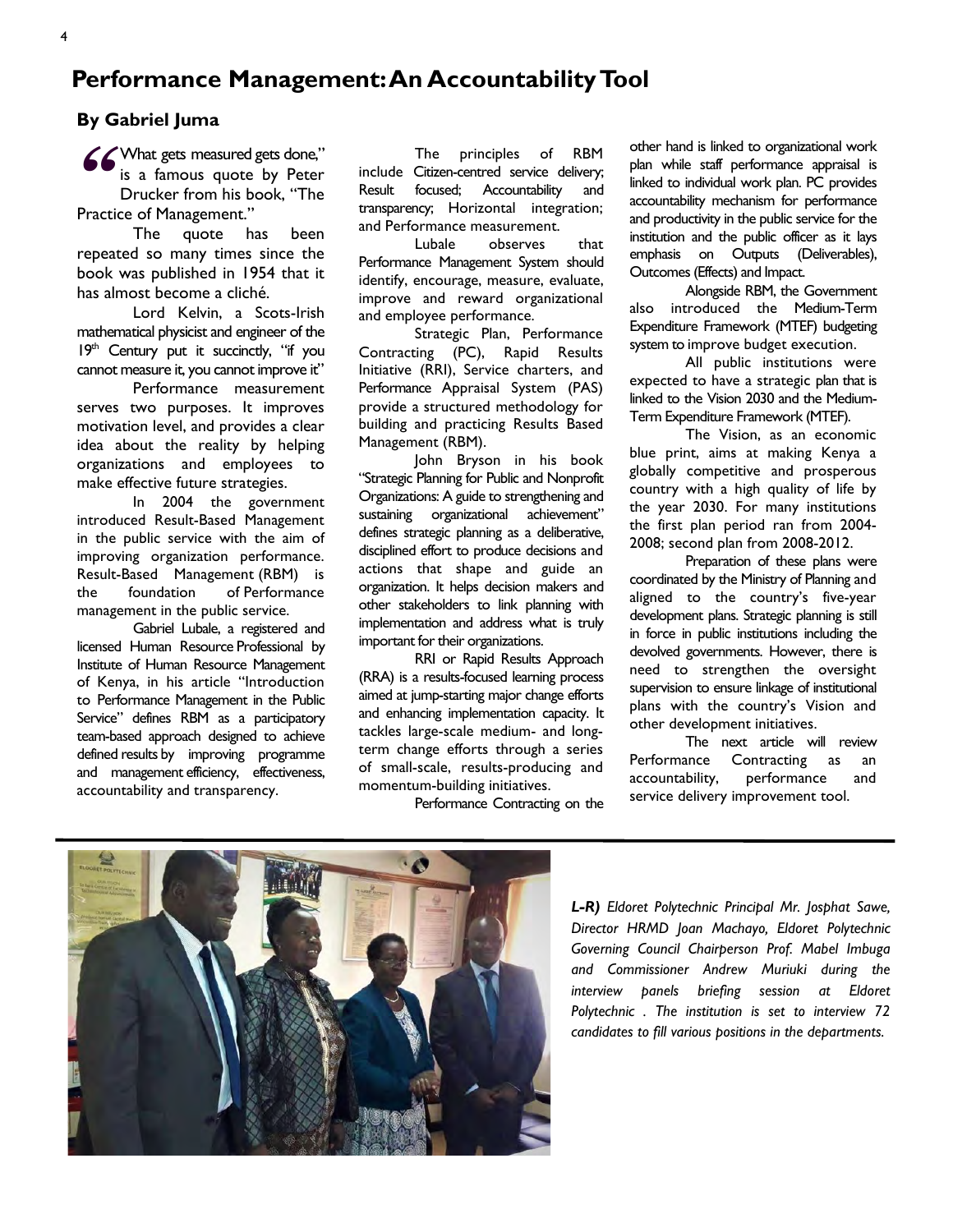### The proper way of conducting muscle stretches

#### By Kenneth Muchira & Griffins Omondi

S tretching can cause a lot of discomfort or even lead to injury, if done incorrectly.

The American College of Sports Medicine recommends stretching each of the major muscle groups (the back, leg, shoulder and arm muscles) at least two times a week for 60 seconds, per exercise.

Just like driving, stretching has its own set of rules that if followed, you will arrive at your destination safe and sound.

The most important thing to observe concerning stretching is warming up.

Be keen to perform at least 10 minutes of warm up activities to ready your muscles for a stretching exercise, as muscles stretch best when warm.

This is why we always recommend to our clients to

stretch after finishing their workout. At this point, the muscles are completely warmed up as the joints have been moving and are therefore ready for some stretching.

We often make the mistake of pushing beyond our reasonable range while stretching, resulting in excruciating pain. This is both ineffective and counterproductive.

You should only stretch as far as you comfortably can, and hold to that position for fifteen to thirty seconds. When done consistently, you will realize your range of reach increasing gradually.

While stretching our clients, we always remind them not to hold their breaths.

Holding breath tenses muscles. Instead, you need to relax by exhaling longer than you inhale.

As you take deep breaths and exhale slowly you can actually feel your muscles

lengthening leaving you with a nice soothing feeling.

The sedentary way of life has become the norm in our contemporary society, leading to many people experiencing posture issues, and never-ending back pain problems.

Stiff necks and joints are also issues that we come across on a daily basis in our contact with gym clients.

Whereas seeking medical assistance is the most recommended action in solving the issues, simple stretches done correctly can surprise you in what they can do to mitigate or prevent the same.

We strongly encourage you to start taking stretching more seriously.

For those who don't frequent the gym, you can still do this from your office or at home.



The Ag. CEO Mr. Simon Rotich hands over to Mr. Jeremiah Mwema a token contribution from PSC family following the passing on of his father in February 2019. Looking on (L-R) are Ag Deputy Director Administration Mr. John Opondo, Ms. Anne Njoroge and Ms. Millicent Bogonko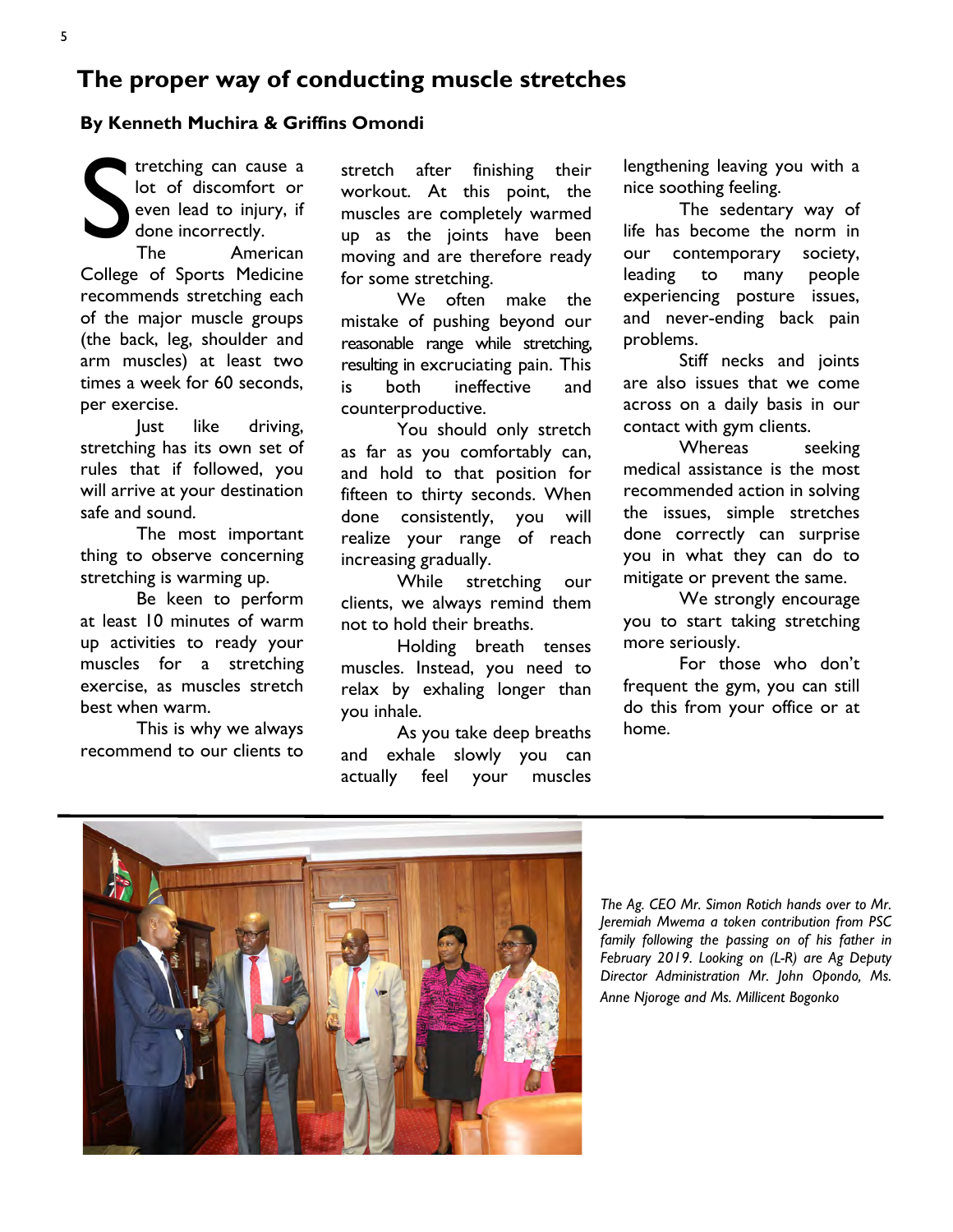### PICTORIAL : Professor Jim Jose's visit



Right: (R-L) Cabinet secretary Ministry of Public Service Youth and Gender affairs Prof. Margaret Kobia, Prof. Jim Jose and PSC Chairperson Mr. Stephen Kirogo

Left: Commissioner Salma Ahmed making her remarks during a luncheon organized in honor of Prof Jim Jose of the University of Newcastle by PSC at the Hotel Intercontinental Nairobi. Seated next to her is Ag CEO Mr. Simon Rotich





Left: Vice Chairperson Ms. Charity Kisotu presenting a gift to Prof Jim Jose of the University of Newcastle looking on is the PSC chairman Mr. Stephen Kirogo (Left) and Ag CEO Mr. Simon Rotich

Right: (Seated L-R) PSC Chairman, Prof Jim Jose, CS Prof. Margaret Kobia and PSC Vice Chairperson in a group photo with Commissioners and secretariat staff

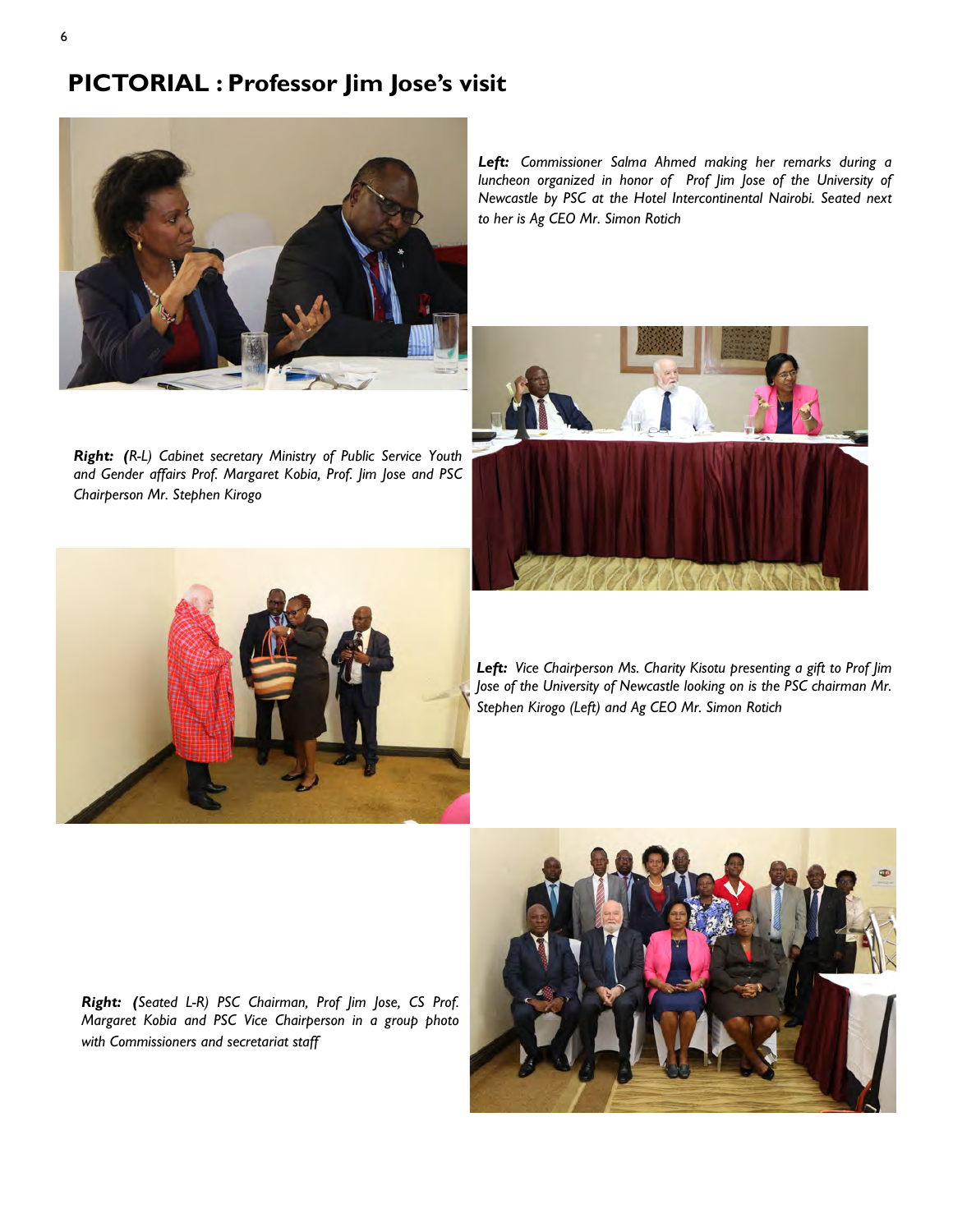### PCTORIAL: Terms and Conditions Review Taskforce launch



Left: PSC Chairman Mr. Stephen Kirogo giving a word of advice to Ms. Jane Chege, moments after she was sworn in as chairperson of the terms and conditions review taskforce.

Right: PSC Ag CEO Mr. Simon Rotich addressing Commissioners and the members of terms and conditions review taskforce



Right: Ag CEO Mr. Simon Rotich (Right) talking to Mr. William Migwi a member of the terms and conditions review taskforce



Left: Chairman, Commissioners and Ag. CEO in a group photo with the members of terms and conditions review taskforce